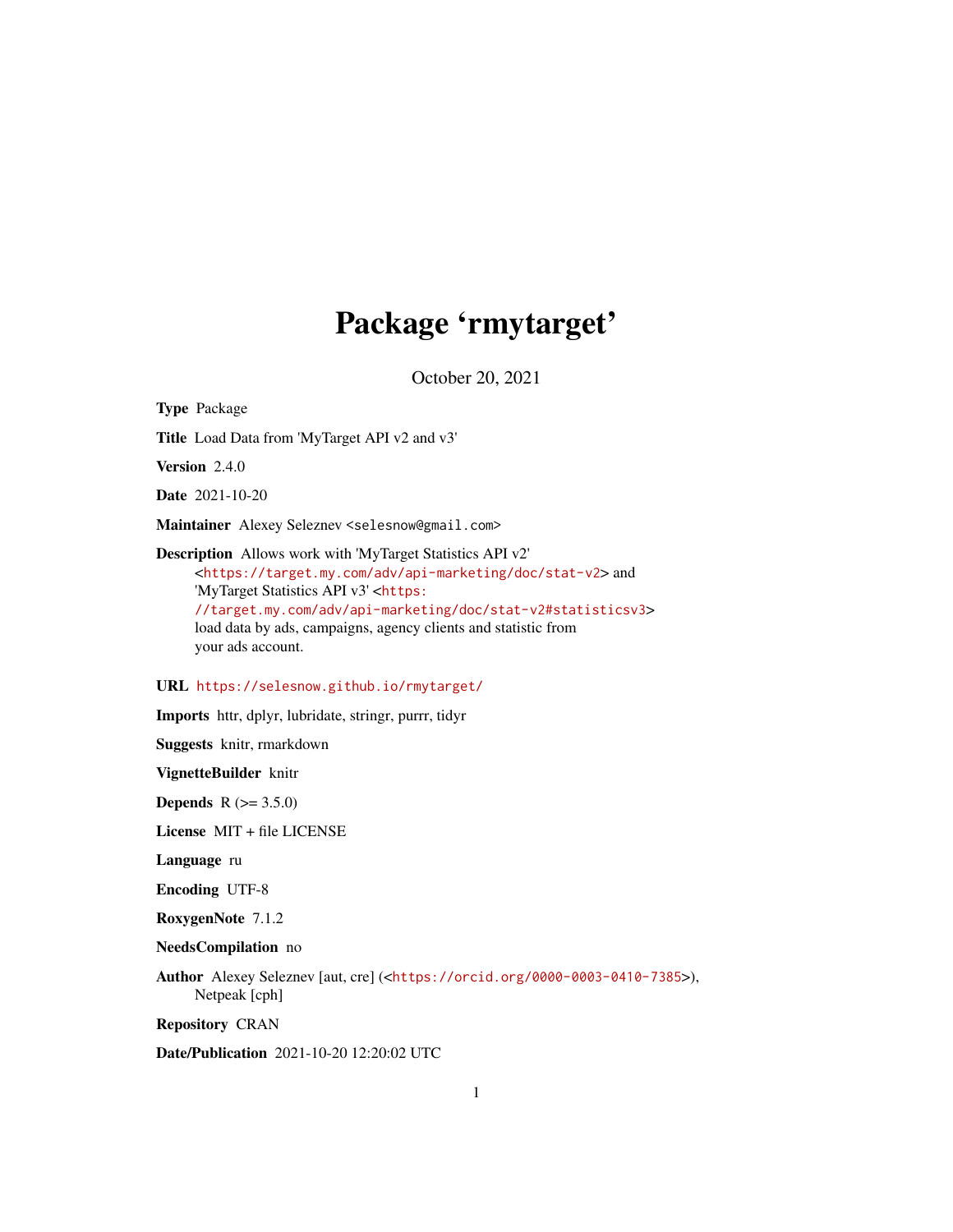## <span id="page-1-0"></span>R topics documented:

| Index | 20 |
|-------|----|
|       |    |
|       |    |
|       |    |
|       |    |
|       |    |
|       |    |
|       |    |
|       |    |
|       |    |
|       |    |
|       |    |
|       |    |
|       |    |
|       |    |

rmytarget-package *Paxkage for load data from 'MyTarget' API.*

### Description

Load data from API 'MyTarget' into R, by agancy clients and campaigns

#### Details

The DESCRIPTION file:

| Package:         | rmytarget                                                                                                                      |
|------------------|--------------------------------------------------------------------------------------------------------------------------------|
| Type:            | Package                                                                                                                        |
| Title:           | Load Data from 'MyTarget API v2 and v3'                                                                                        |
| Version:         | 2.4.0                                                                                                                          |
| Date:            | 2021-10-20                                                                                                                     |
| Authors@R:       | $c(\text{person(given = "Alexey", family = "Seleznev", role = c("aut", "cre"), email = "selesnow@gmail.com", cc})$             |
| Maintainer:      | Alexey Seleznev <selesnow@gmail.com></selesnow@gmail.com>                                                                      |
| Description:     | Allows work with 'MyTarget Statistics API v2' <https: adv="" api-marketing="" doc="" stat-v2="" target.my.com=""> and</https:> |
| URL:             | https://selesnow.github.io/rmytarget/                                                                                          |
| Imports:         | httr, dplyr, lubridate, stringr, purrr, tidyr                                                                                  |
| Suggests:        | knitr, rmarkdown                                                                                                               |
| VignetteBuilder: | knitr                                                                                                                          |
| Depends:         | $R$ ( $> = 3.5.0$ )                                                                                                            |
| License:         | MIT + file LICENSE                                                                                                             |
| Language:        | ru                                                                                                                             |
| Encoding:        | UTF-8                                                                                                                          |
| RoxygenNote:     | 7.1.2                                                                                                                          |
| Author:          | Alexey Seleznev [aut, cre] ( <https: 0000-0003-0410-7385="" orcid.org="">), Netpeak [cph]</https:>                             |
|                  |                                                                                                                                |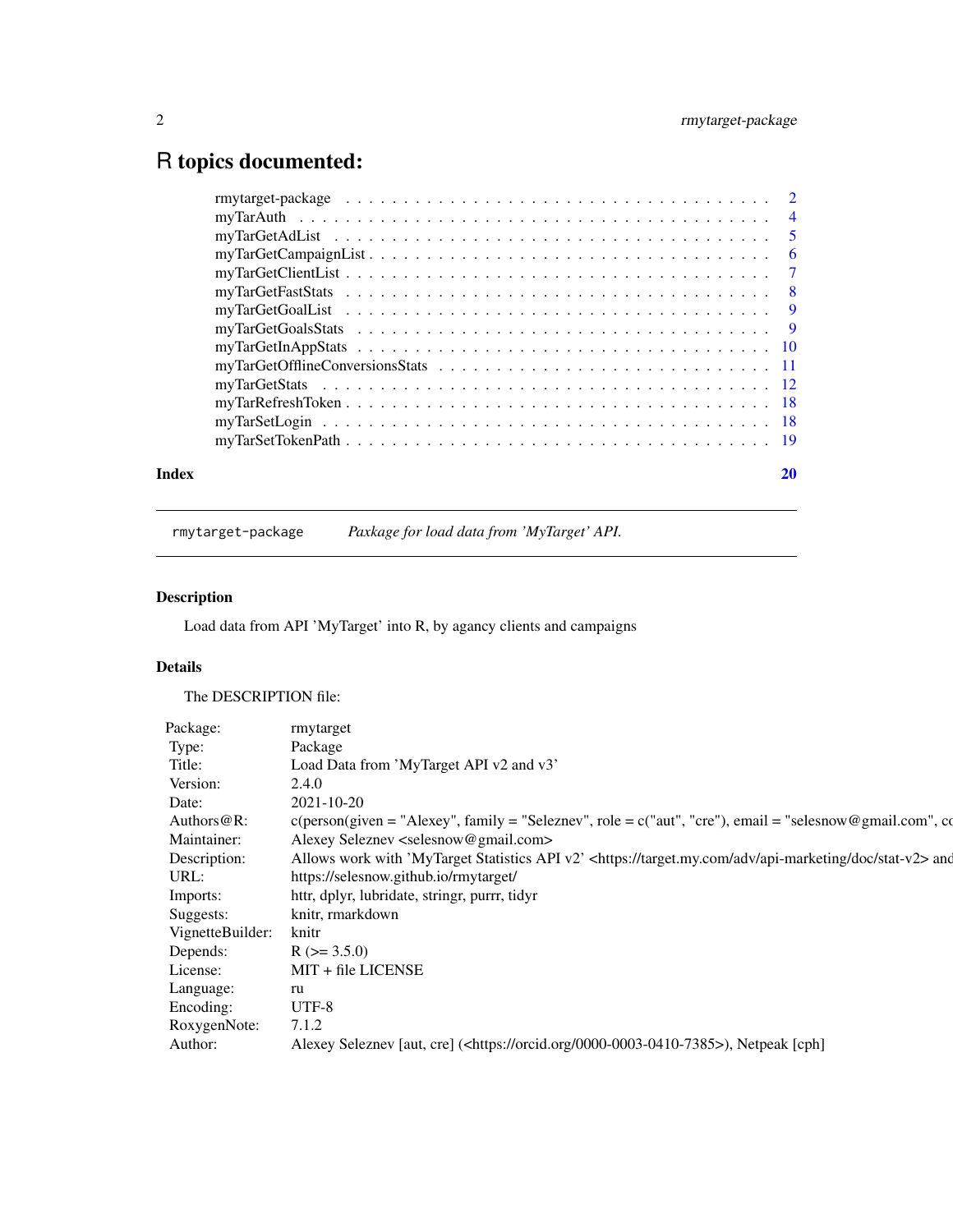rmytarget-package 3

Index of help topics:

| myTarAuth                       | Authentication in 'MyTarget API'               |
|---------------------------------|------------------------------------------------|
| myTarGetAdList                  | Get ads list from 'MyTarget'                   |
| myTarGetCampaignList            | Get campaign list from 'MyTarget'              |
| myTarGetClientList              | Get Agency Clients from 'MyTarget'             |
| myTarGetFastStats               | Returns Basic Statistics in Real Time          |
| myTarGetGoalList                | Get goal list from 'MyTarget'                  |
| myTarGetGoalsStats              | Get Goal Statistics from 'MyTarget'            |
| myTarGetInAppStats              | Returns statistics on mobile app events        |
|                                 | attributed with advertising impressions        |
|                                 | myTarget by campaigns and banners              |
| myTarGetOfflineConversionsStats |                                                |
|                                 | Returns Statistics on Events Attributed With   |
|                                 | 'myTarget' Ad Impressions From Offline         |
|                                 | Conversion Lists for Campaigns                 |
| myTarGetStats                   | Get stat by clients, campaigns or banners from |
|                                 | 'API MyTarget'                                 |
| myTarRefreshToken               | Refresh Access Token                           |
| myTarSetLogin                   | Set MyTarget login                             |
| myTarSetTokenPath               | Set path to auth cache                         |
| rmytarget-package               | Paxkage for load data from 'MyTarget' API.     |
|                                 |                                                |

#### Author(s)

Alexey Seleznev

#### References

[1. MyTarget API documents](https://target.my.com/help/advertisers/api-marketing/ru) [2. MyTarget API statistic methods](https://target.my.com/adv/api-marketing/doc/stat-v2) [3. Authorization](https://target.my.com/help/advertisers/api_authorization/ru)

#### Examples

```
## Not run:
# Get objects
## Get ads
Ads <- myTarGetAdList(login = "my_test_client")
## Get campaigns
Campaigns <- myTarGetCampaignList(login = "my_test_client")
# Get statistic
# base metrics by campaigns
base_data <- myTarGetTotalData(date_from = Sys.Date() - 7,
                               \dot{a} date_to = Sys.Date(),
                               object_type = "campaigns",
                               object_id = Campaigns$id,
                               metrics = "base",
                               stat_type = "day",
                               login = "my_test_client",
                               token_path = "mytarget_token")
```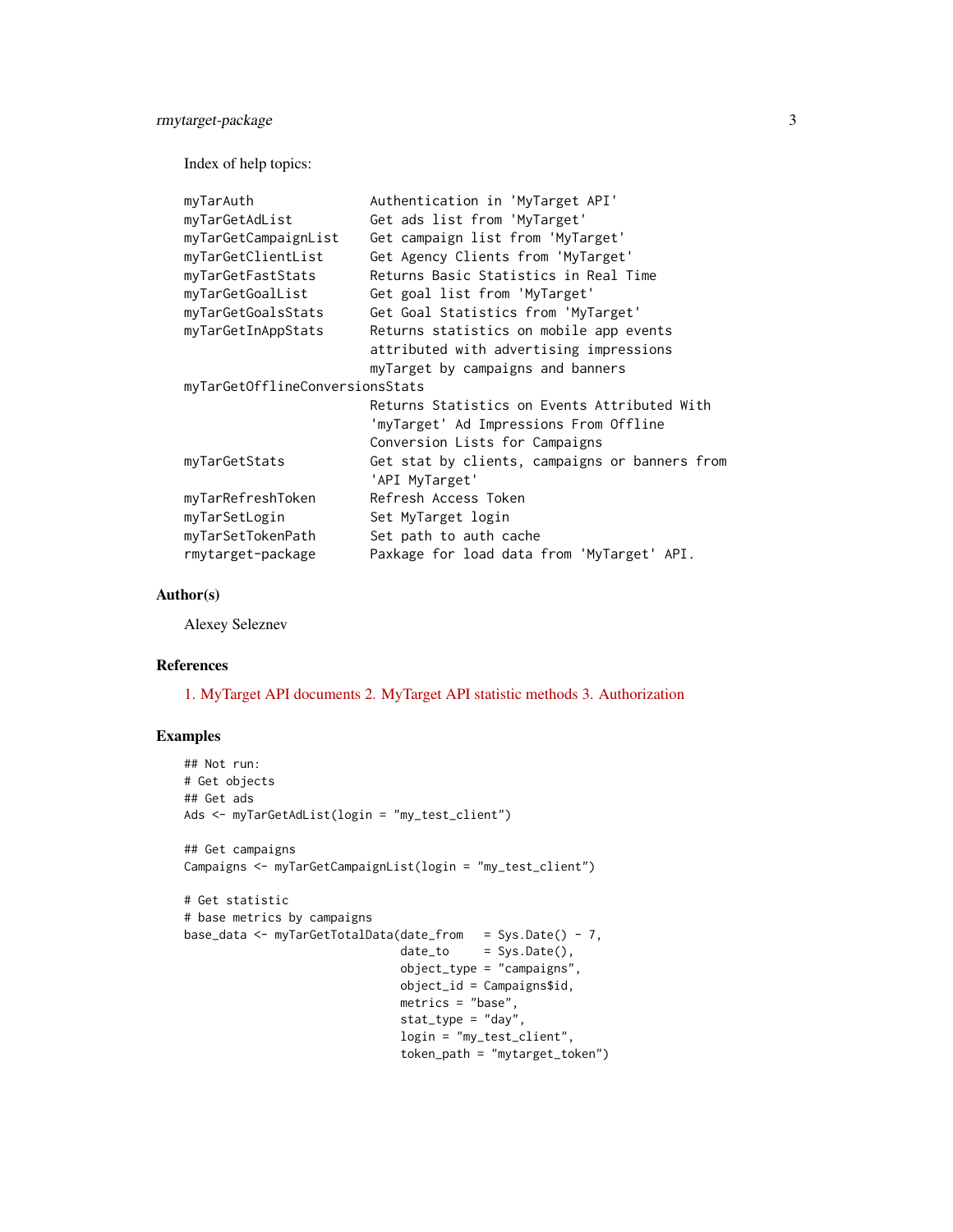```
# all metrics by campaigns
all_data <- myTarGetTotalData(date_from = Sys.Date() - 7,
                             date_to = Sys.Date(),
                             object_type = "campaigns",
                             object_id = Campaigns$id,
                             metrics = "all",stat_type = "day",
                             login = "my_test_client",
                             token_path = "mytarget_token")
# custom set of metric by campaigns
custom_data <- myTarGetTotalData(date_from = Sys.Date() - 7,
                                date_to = Sys.Date(),
                                object_type = "campaigns",
                                object_id = Campaigns$id,
                                metrics = c("base", "tps", "viral"),
                                stat_type = "day",
                                login = "my_test_client",
                                token_path = "mytarget_token")
# if have note objects id, base metrics by ads
base_data2 <- myTarGetStats(date_from = as.Date("2013-01-01"),
                               date_to = Sys.Date(),
                               object_type = "banners",
                               metrics = "base",
                               stat_type = "day",
                               login = "my_test_client",
                               token_path = "mytarget_token")
## End(Not run)
```
<span id="page-3-1"></span>myTarAuth *Authentication in 'MyTarget API'*

#### Description

Authentication in 'MyTarget API' by Code Grant Schema or other auth schems. For detail you can see [documentation.](https://target.my.com/help/advertisers/api_authorization/ru)

```
myTarAuth(
  login = getOption("rmytarget.login"),
  grant_type = "client_credentials",
  client_id = getOption("rmytarget.client_id"),
 client_secret = getOption("rmytarget.client_secret"),
  agency_client_name = NULL,
  code_grant = getOption("rmytarget.code_grant_auth"),
```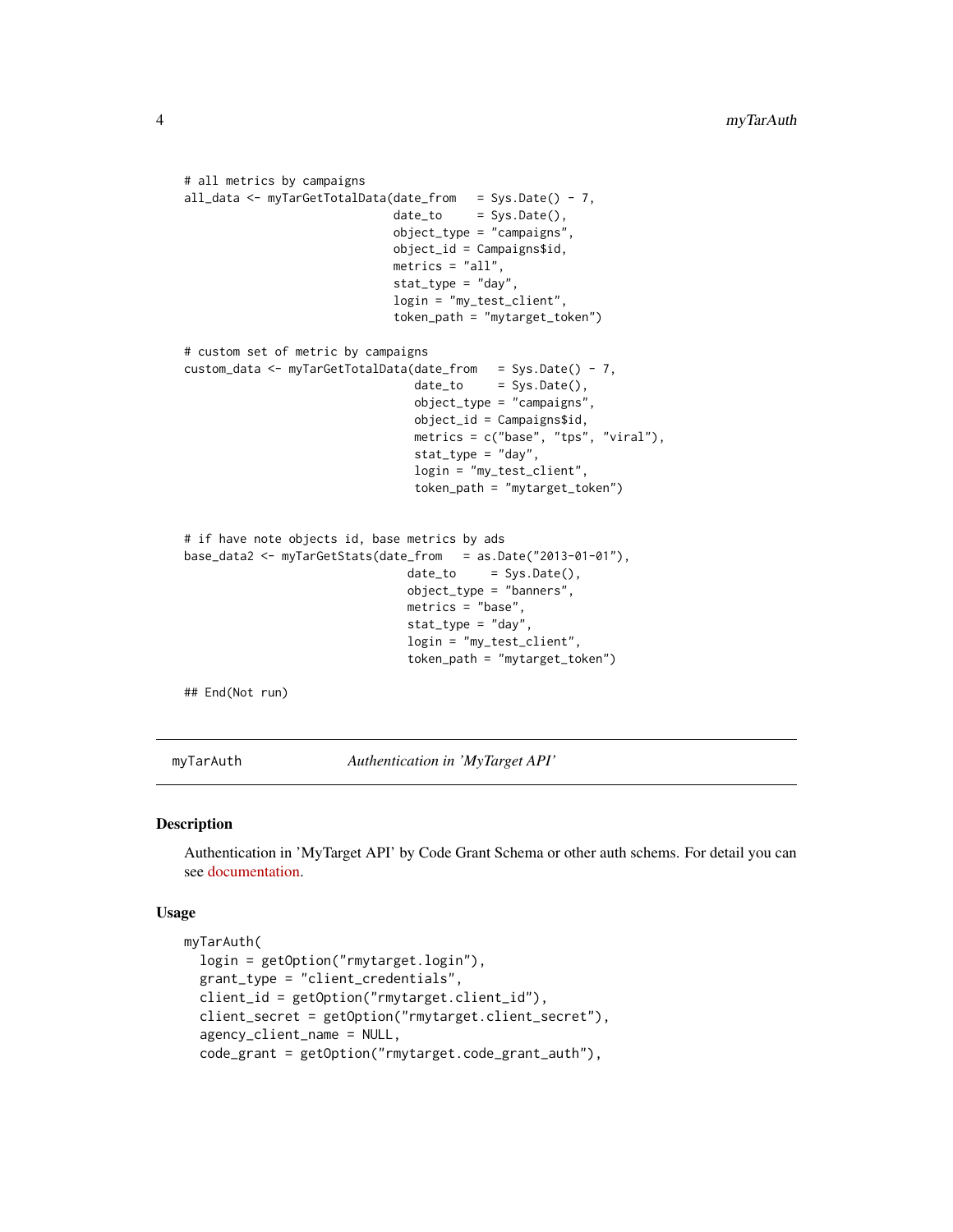```
token_path = myTarTokenPath()
\mathcal{L}
```

| login              | Account name, used in file name if you save credential                                                                           |  |
|--------------------|----------------------------------------------------------------------------------------------------------------------------------|--|
| grant_type         | Your account grant, get one of two values, "client_credentials" or "agency_client_credentials".<br>Not use in Code Grant Schema. |  |
| client_id          | Yoyr client ID. Not use in Code Grant Schema.                                                                                    |  |
| client_secret      | Your client secret. Not use in Code Grant Schema.                                                                                |  |
| agency_client_name |                                                                                                                                  |  |
|                    | Your client user name. Only for "agency_client_credentials" grant_type.                                                          |  |
| code_grant         | logical, Use code gran authorise schema, detail                                                                                  |  |
| token_path         | Path to directory where you save credential data.                                                                                |  |
|                    |                                                                                                                                  |  |

#### Value

No return value, called for side effects

#### Author(s)

Alexey Seleznev

#### See Also

API authorization [documentation](https://target.my.com/help/advertisers/api_authorization/ru) by 'MyTarget'.

#### Examples

```
## Not run:
# Recomendation auth by code grant schema
myTarAuth(login = "my_account_name")
```
## End(Not run)

myTarGetAdList *Get ads list from 'MyTarget'*

#### Description

Get ads list from 'MyTarget'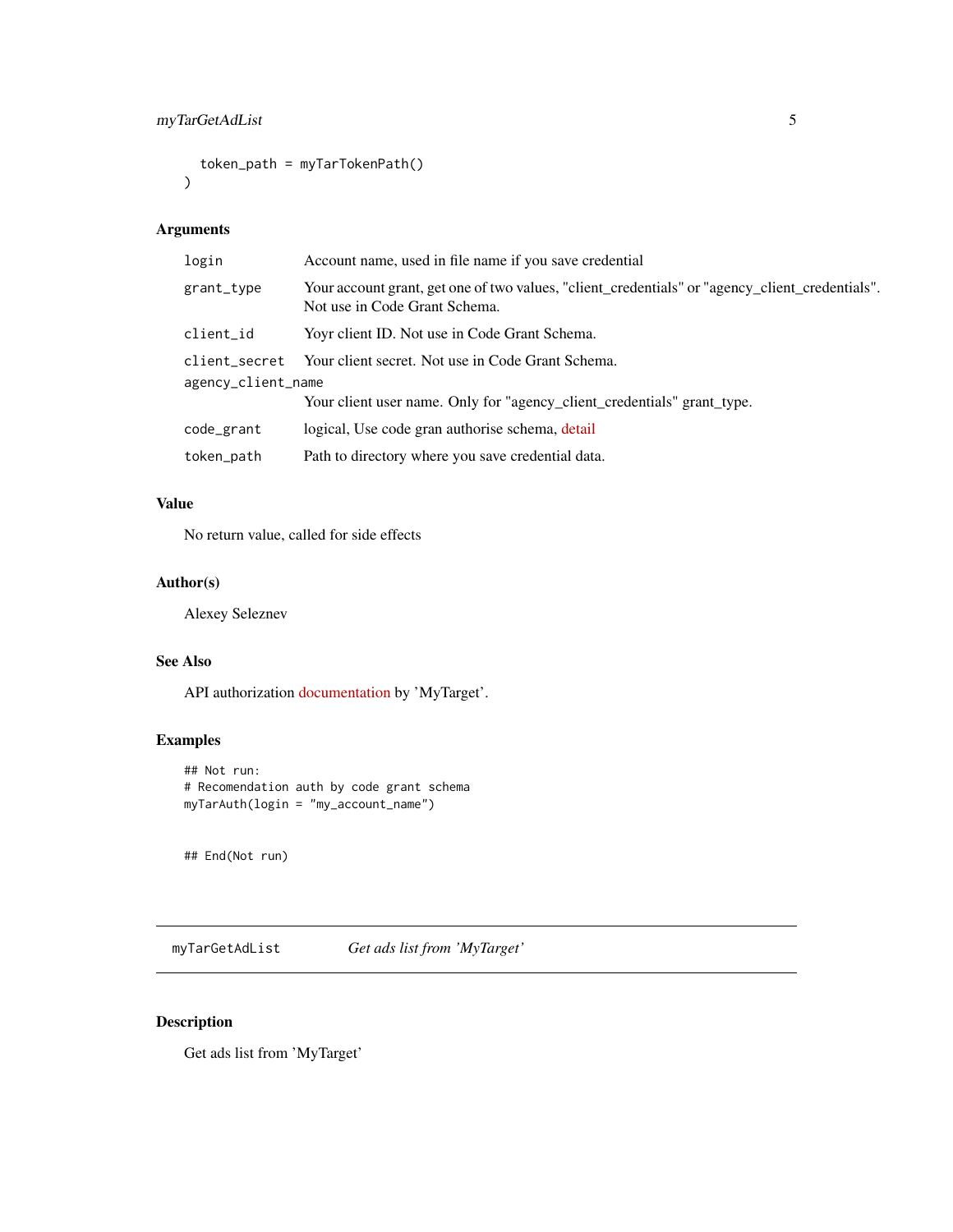#### Usage

```
myTarGetAdList(
  auth = NULL,login = getOption("rmytarget.login"),
  token_path = myTarTokenPath(),
  request_speed = 1.2
\lambda
```
#### Arguments

| auth       | MyTarget Autherization R object. See myTarAuth                                     |
|------------|------------------------------------------------------------------------------------|
| login      | Account name, used in file name if you save credential                             |
| token_path | Path to directory where you save credential data.                                  |
|            | request_speed Integer, or one of slow, normal, fast. Pause between requests to API |

#### Value

Data frame with banners list

#### See Also

[MyTarget API Documentation](https://target.my.com/doc/api/ru/resource/Banners)

#### Examples

```
## Not run:
myAds <- myTarGetAdList(login = "my_test_client")
```
## End(Not run)

myTarGetCampaignList *Get campaign list from 'MyTarget'*

#### Description

Get campaign list from 'MyTarget'

```
myTarGetCampaignList(
  auth = NULL,login = getOption("rmytarget.login"),
  token_path = myTarTokenPath(),
  request_speed = 1.2
\mathcal{E}
```
<span id="page-5-0"></span>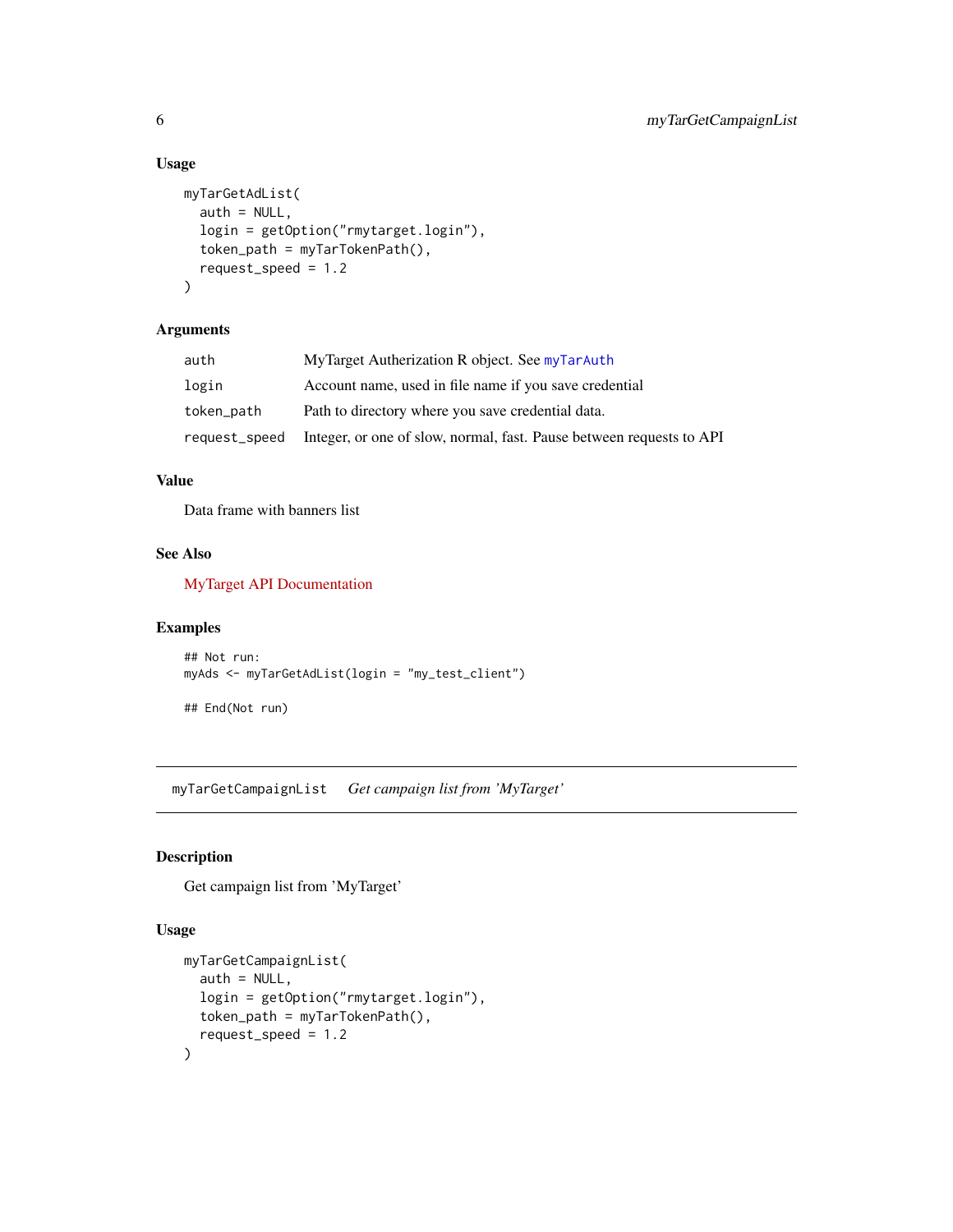<span id="page-6-0"></span>

| auth       | MyTarget Autherization R object. See myTarAuth                                     |
|------------|------------------------------------------------------------------------------------|
| login      | Account name, used in file name if you save credential                             |
| token_path | Path to directory where you save credential data.                                  |
|            | request_speed Integer, or one of slow, normal, fast. Pause between requests to API |

#### Value

Data frame with campaigns list

#### See Also

[MyTarget API ocumentation](https://target.my.com/doc/api/ru/resource/Campaigns)

#### Examples

```
## Not run:
myTargetCampaign <- myTarGetCampaignList(myTargetAuth)
```
## End(Not run)

myTarGetClientList *Get Agency Clients from 'MyTarget'*

#### Description

Get Agency Clients from 'MyTarget'

#### Usage

```
myTarGetClientList(
 auth = NULL,login = getOption("rmytarget.login"),
  token_path = myTarTokenPath()
)
```
#### Arguments

| auth       | MyTarget Autherization R object. See myTarAuth         |
|------------|--------------------------------------------------------|
| login      | Account name, used in file name if you save credential |
| token_path | Path to directory where you save credential data.      |

#### Value

data frame with agency clients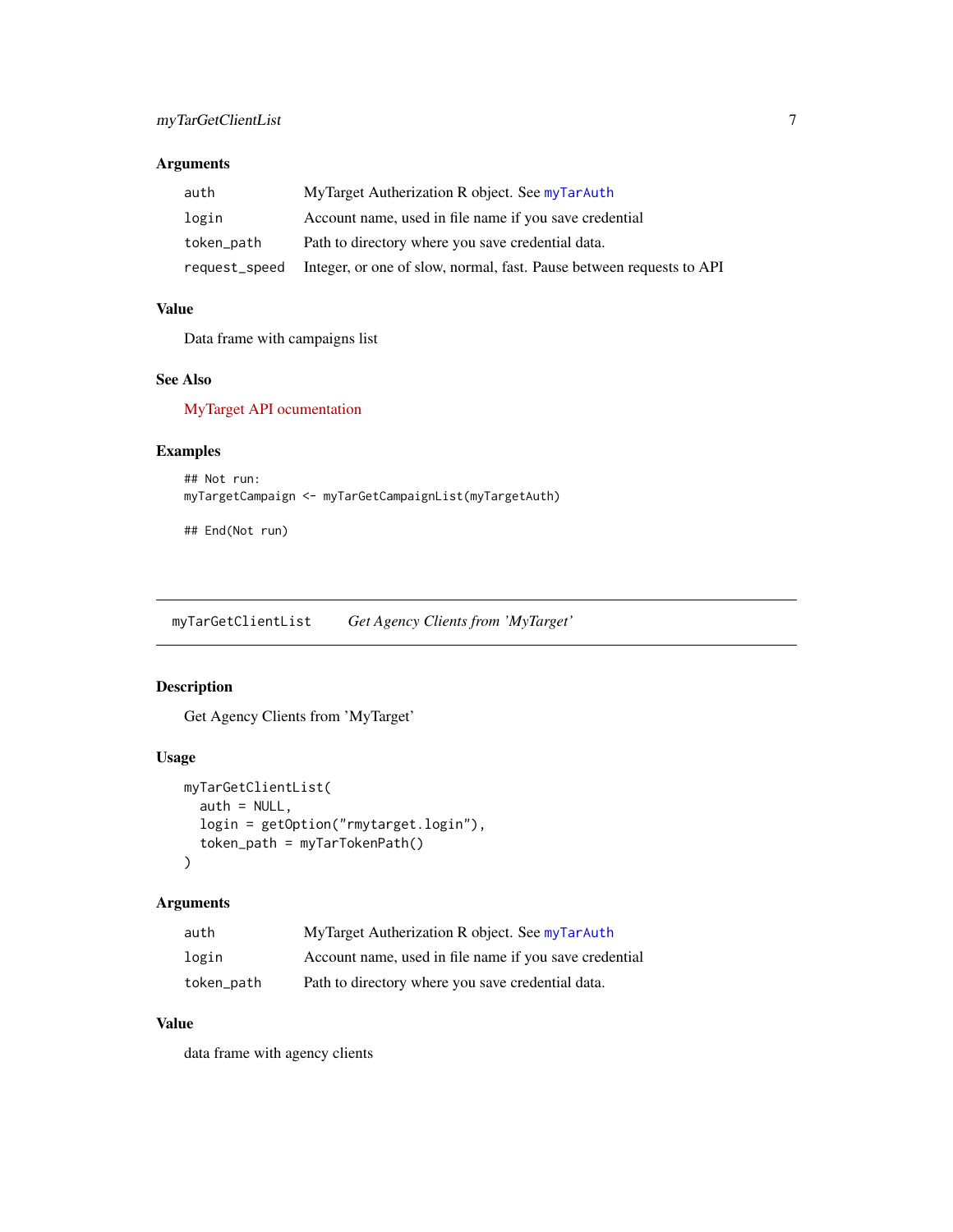#### See Also

MyTarget API Documenationhttps://target.my.com/doc/api/detailed/#resource\_agency\_clients

#### Examples

```
## Not run:
myTarSetLogin("Your Login")
clients <- myTarGetClientList()
```
## End(Not run)

myTarGetFastStats *Returns Basic Statistics in Real Time*

#### Description

returns basic statistics on advertising objects in real time, without taking into account the filtering of incorrect traffic. The summary statistics can vary significantly.

#### Usage

```
myTarGetFastStats(
  object_type = "campaigns",
  object_id = NULL,
  auth = NULL,login = getOption("rmytarget.login"),
  token_path = myTarTokenPath()
)
```
#### Arguments

| object_type | API object type, character value, apply one of campaigns, banners, users |
|-------------|--------------------------------------------------------------------------|
| object_id   | ID of API object (id campaign or any object)                             |
| auth        | R auth object                                                            |
| login       | Your login, or client name in MyTarget account                           |
| token_path  | Path to directory where you save credential data                         |

#### Value

tibble with fast statistics

#### Examples

```
## Not run:
rt_stat <- myTarGetFastStats()
## End(Not run)
```
<span id="page-7-0"></span>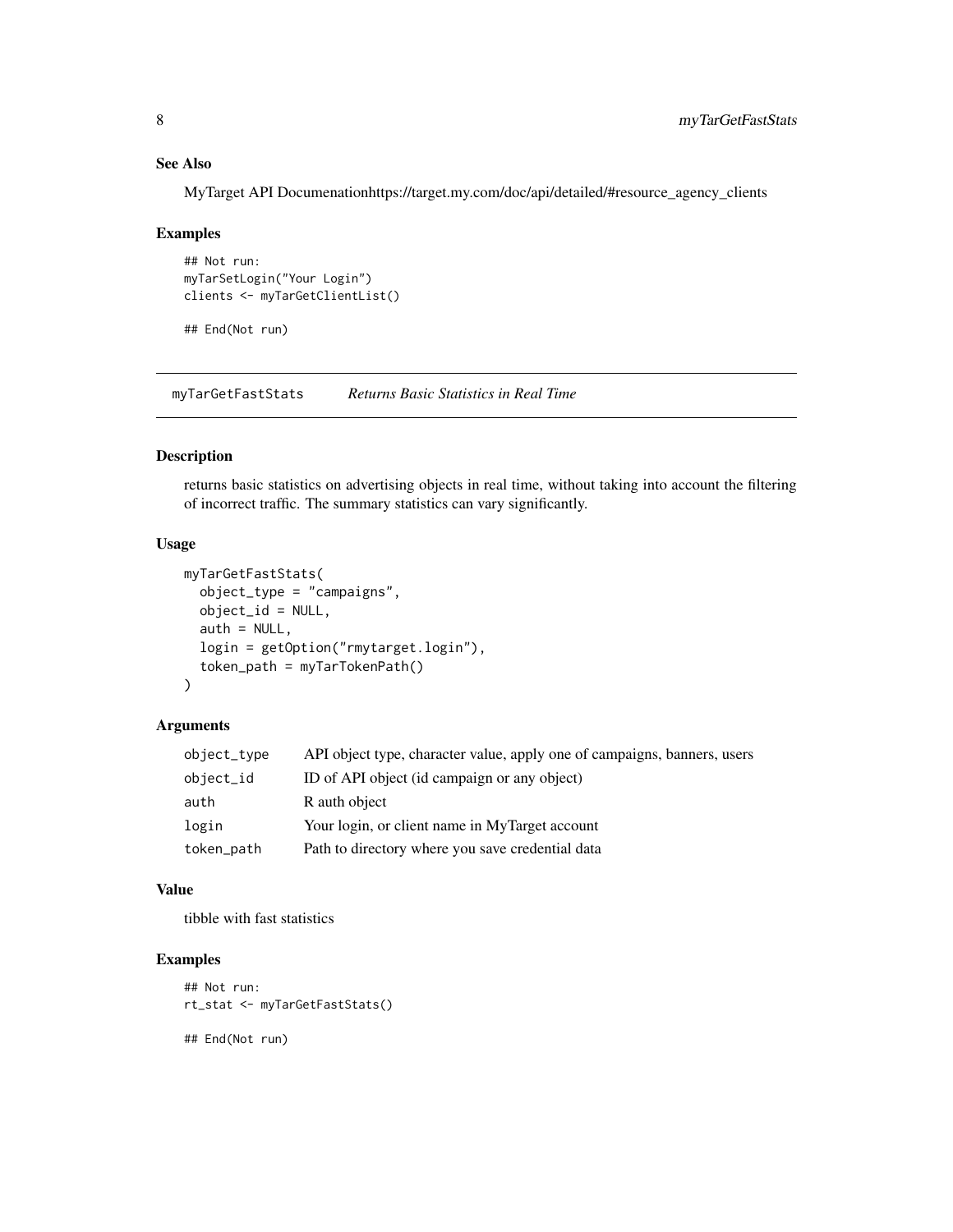<span id="page-8-0"></span>myTarGetGoalList *Get goal list from 'MyTarget'*

#### Description

Get goal list from 'MyTarget'

#### Usage

```
myTarGetGoalList(
  auth = NULL,login = getOption("rmytarget.login"),
  token_path = myTarTokenPath()
)
```
#### Arguments

| auth       | MyTarget Autherization R object. See myTarAuth   |
|------------|--------------------------------------------------|
| login      | Path to directory where you save credential data |
| token_path | Your login, or client name in MyTarget account   |

#### Value

data frame with goals parameters

#### See Also

[Goals API Docymentation](https://target.my.com/doc/api/ru/resource/Goals)

myTarGetGoalsStats *Get Goal Statistics from 'MyTarget'*

#### Description

Get Goal Statistics from 'MyTarget'

```
myTarGetGoalsStats(
  date_from = Sys.Date() - 7,date_to = Sys.Date(),
 object_type = "campaigns",
 object_id = NULL,
  attribution = c("impression", "conversion"),
  conversion_type = c("postview", "postclick", "total"),
```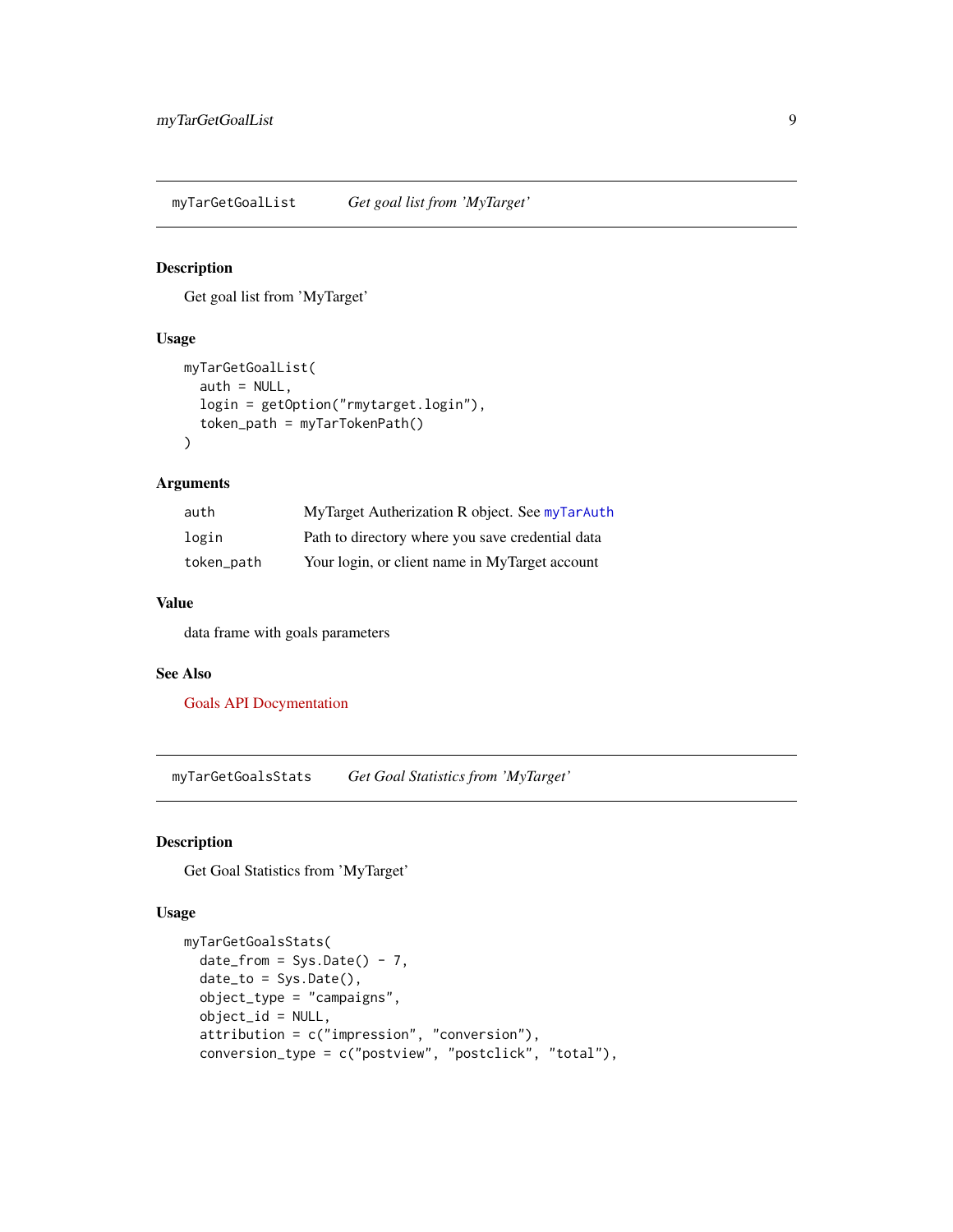```
auth = NULL,login = getOption("rmytarget.login"),
  token_path = myTarTokenPath()
\mathcal{L}
```

| date_from       | Start date                                                                                           |  |
|-----------------|------------------------------------------------------------------------------------------------------|--|
| date_to         | End date                                                                                             |  |
| object_type     | API object type, character value, one of campaigns, banners, users.                                  |  |
| $object_id$     | ID of API object (id campaign or any object).                                                        |  |
| attribution     | Attributing by event time or impression time. Available options: conversion,<br>impression, default. |  |
| conversion_type |                                                                                                      |  |
|                 | Conversion type: postclick - postclick, postview - postview, total - total.                          |  |
| auth            | MyTarget Autherization R object. See myTarAuth                                                       |  |
| login           | Path to directory where you save credential data                                                     |  |
| token_path      | Your login, or client name in MyTarget account                                                       |  |
|                 |                                                                                                      |  |

#### Value

data frame with goal statics

#### See Also

[API Documentation](https://target.my.com/adv/api-marketing/doc/stat-v2#goals)

| myTarGetInAppStats | Returns statistics on mobile app events attributed with advertising im- |
|--------------------|-------------------------------------------------------------------------|
|                    | pressions myTarget by campaigns and banners                             |

#### Description

Returns statistics on mobile app events attributed with advertising impressions myTarget by campaigns and banners

```
myTarGetInAppStats(
 date\_from = Sys.Date() - 7,date_to = Sys.Date(),
 object_type = "campaigns",
 object_id = NULL,
 attribution = c("conversion", "impression"),
  conversion_type = c("postview", "postclick", "total"),
```
<span id="page-9-0"></span>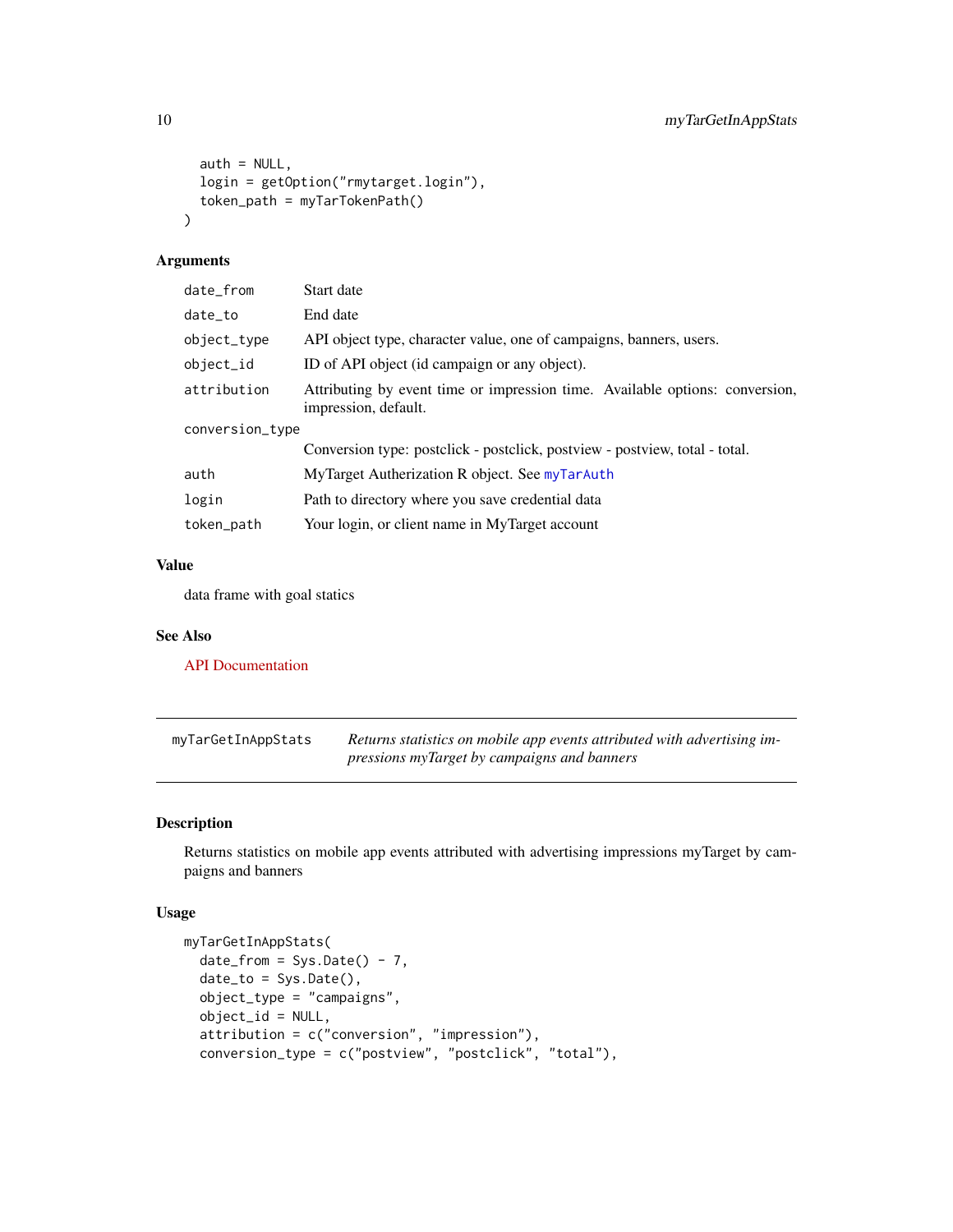```
auth = NULL,login = getOption("rmytarget.login"),
  token_path = myTarTokenPath()
\mathcal{L}
```

| date_from       | Start date                                                                                 |  |
|-----------------|--------------------------------------------------------------------------------------------|--|
| date to         | End date                                                                                   |  |
| object_type     | API object type, character value, apply one of campaigns, banners, users                   |  |
| object_id       | ID of API object (id campaign or any object)                                               |  |
| attribution     | Attributing by event time or impression time. Available options: conversion,<br>impression |  |
| conversion_type |                                                                                            |  |
|                 | Conversion type: postclick - postclick, postview - postview, total - total.                |  |
| auth            | R auth object                                                                              |  |
| login           | Your login, or client name in MyTarget account                                             |  |
| token_path      | Path to directory where you save credential data                                           |  |
|                 |                                                                                            |  |

#### Value

tibble with fast statistics

#### Examples

```
## Not run:
rt_stat <- myTarGetFastStats()
## End(Not run)
```
myTarGetOfflineConversionsStats

*Returns Statistics on Events Attributed With 'myTarget' Ad Impressions From Offline Conversion Lists for Campaigns*

#### Description

Returns Statistics on Events Attributed With 'myTarget' Ad Impressions From Offline Conversion Lists for Campaigns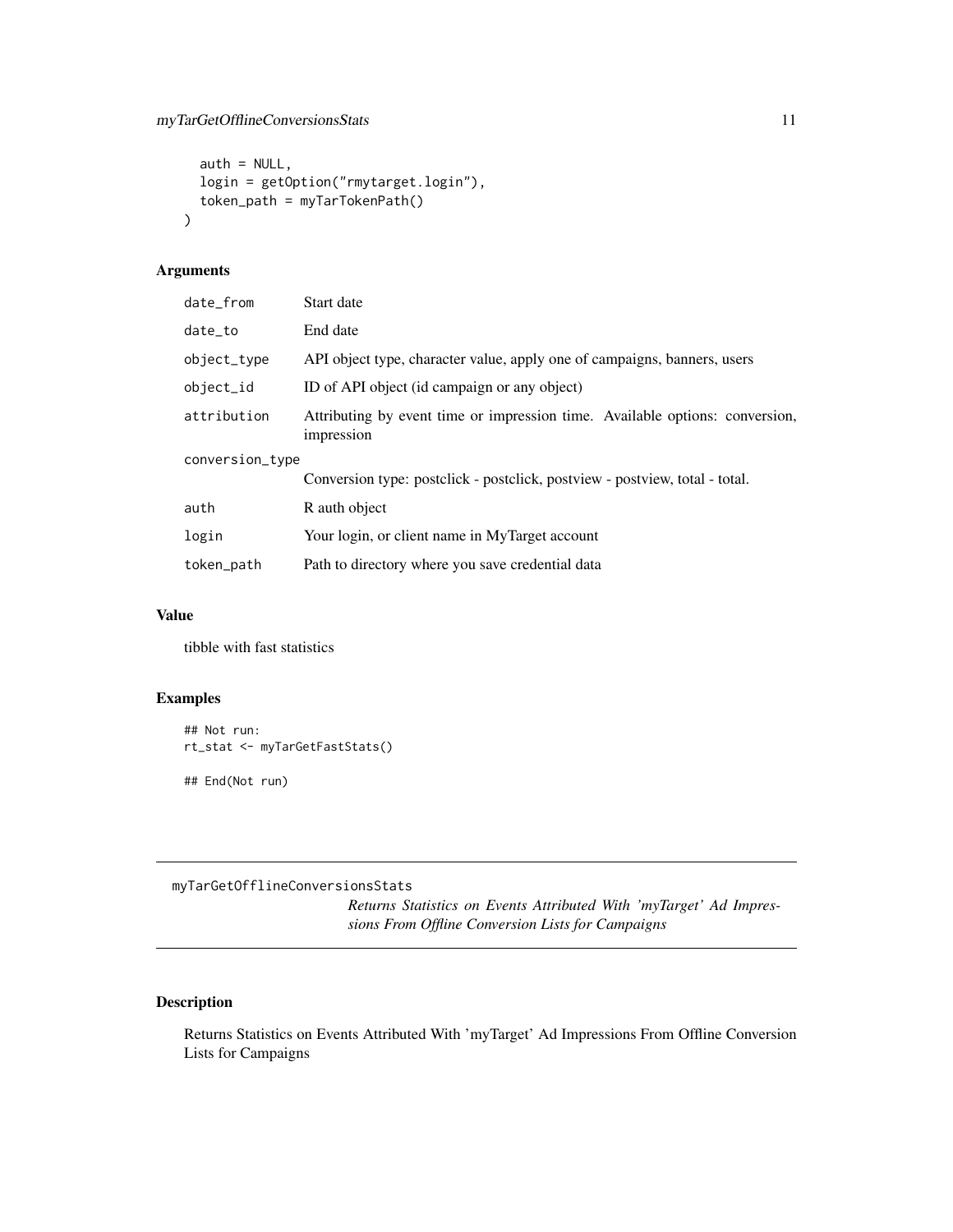#### Usage

```
myTarGetOfflineConversionsStats(
 date\_from = Sys.Date() - 7,date_to = Sys.Date(),
 object_id = NULL,
 auth = NULL,login = getOption("rmytarget.login"),
  token_path = myTarTokenPath()
)
```
#### Arguments

| date_from  | Start date                                       |
|------------|--------------------------------------------------|
| date_to    | End date                                         |
| object_id  | Campaigns IDs                                    |
| auth       | R auth object                                    |
| login      | Your login, or client name in MyTarget account   |
| token_path | Path to directory where you save credential data |

#### Value

tibble with offline conversions statistics

myTarGetStats *Get stat by clients, campaigns or banners from 'API MyTarget'*

#### Description

Get stat by clients, campaigns or banners from 'API MyTarget'

```
myTarGetStats(
 date_from = Sys.Date() - 7,date_to = Sys.Date(),
 object_type = "campaigns",
 object_id = NULL,
  stat_type = "day",
 metrics = "base",
 package_id = NULL,
 attribution = c("conversion", "impression", "default"),
 banner_status = NULL,
  campaign_status = NULL,
  sort_by = NULL,
  sort_direction = c("asc", "desc"),
```
<span id="page-11-0"></span>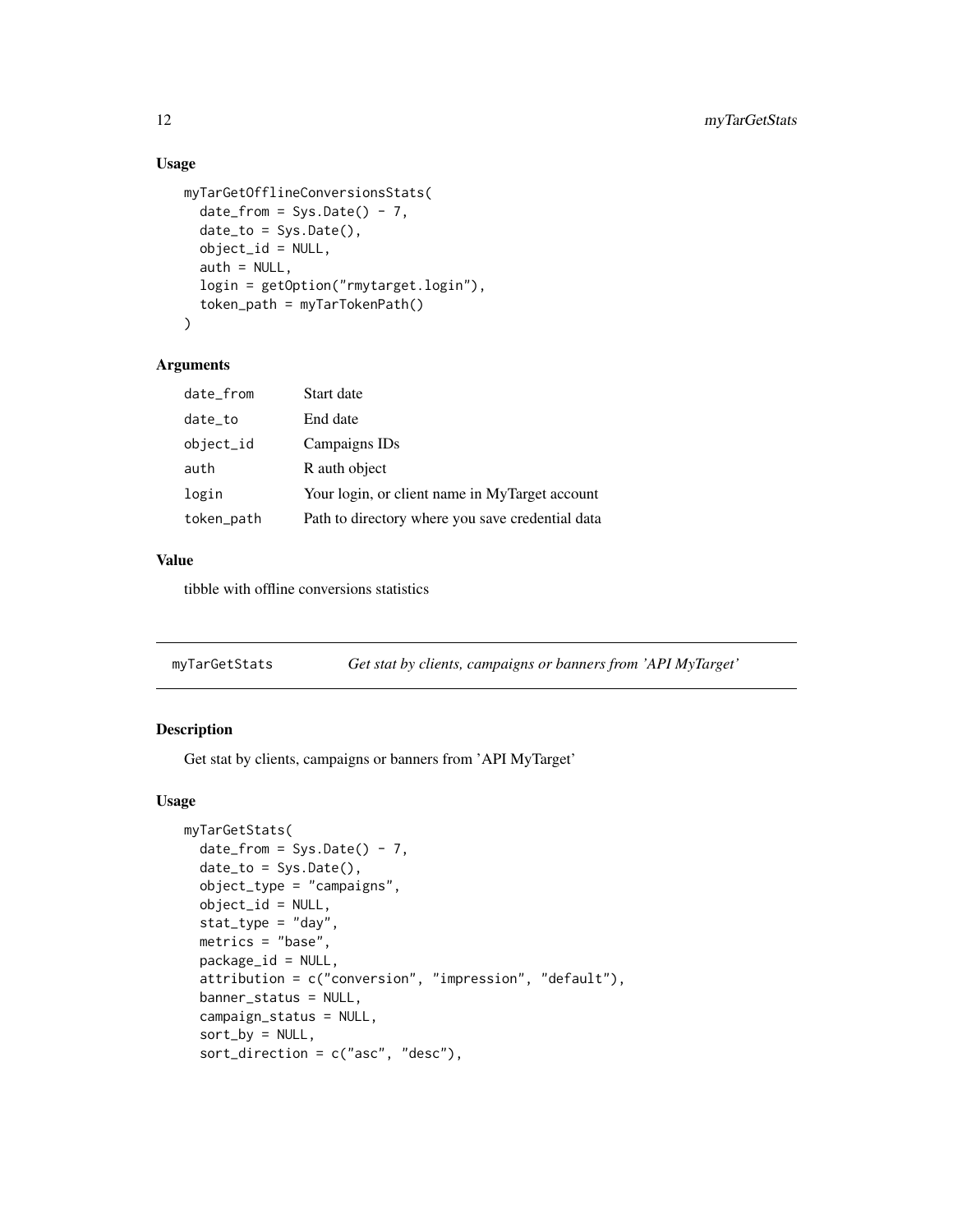```
auth = NULL,login = getOption("rmytarget.login"),
 token_path = myTarTokenPath(),
 api_version = getOption("rmytarget.stat_api_version")
)
```

| date_from       | Start date                                                                                                                                                                                                             |  |
|-----------------|------------------------------------------------------------------------------------------------------------------------------------------------------------------------------------------------------------------------|--|
| date_to         | End date                                                                                                                                                                                                               |  |
| object_type     | API object type, character value, one of campaigns, banners, users.                                                                                                                                                    |  |
| object_id       | ID of API object (id campaign or any object).                                                                                                                                                                          |  |
| stat_type       | Breakdown by day, possible values: day, summary.                                                                                                                                                                       |  |
| metrics         | Set of metrics or fields, see metrics section for more ditali, default "base", but<br>you can load any of all, base, events, video, viral, uniques, tps, or go this My-<br>Target Stat API v2 or MyTarget Stat API v3. |  |
| package_id      | List of package identifiers. Available for banner statistics.                                                                                                                                                          |  |
| attribution     | Attributing by event time or impression time. Available options: conversion,<br>impression, default.                                                                                                                   |  |
| banner_status   | Banner statuses list, available for campaign and banner statistics. Possible val-<br>ues: all, active, blocked, deleted.                                                                                               |  |
| campaign_status |                                                                                                                                                                                                                        |  |
|                 | List of campaign statuses, available for campaign and banner statistics. Possible<br>values: all, active, blocked, deleted.                                                                                            |  |
| sort_by         | The field by which identifiers of campaigns, banners or users will be sorted.<br>Available metrics: base, events, video, viral, carousel, tps, moat, playable, romi.                                                   |  |
|                 | sort_direction Sorting direction. Available options: asc, desc                                                                                                                                                         |  |
| auth            | MyTarget Autherization R object. See myTarAuth                                                                                                                                                                         |  |
| login           | Path to directory where you save credential data                                                                                                                                                                       |  |
| token_path      | Your login, or client name in MyTarget account                                                                                                                                                                         |  |
| api_version     | MyTarget Statistic API version: v2, v3                                                                                                                                                                                 |  |

#### Value

Data frame with statistic.

#### Sets of metrics

You can load different sets of metrics, for this use metrics arguments, and set a vector containing the names of the desired metric sets. For more details of v2 API go [this link.](https://target.my.com/adv/api-marketing/doc/stat-v2) For more details of v3 API go [this link.](https://target.my.com/adv/api-marketing/doc/stat-v2#statisticsv3) For example: metrics = c("base", "video", "viral")

#### base - based metrcis.

shows Number of impressions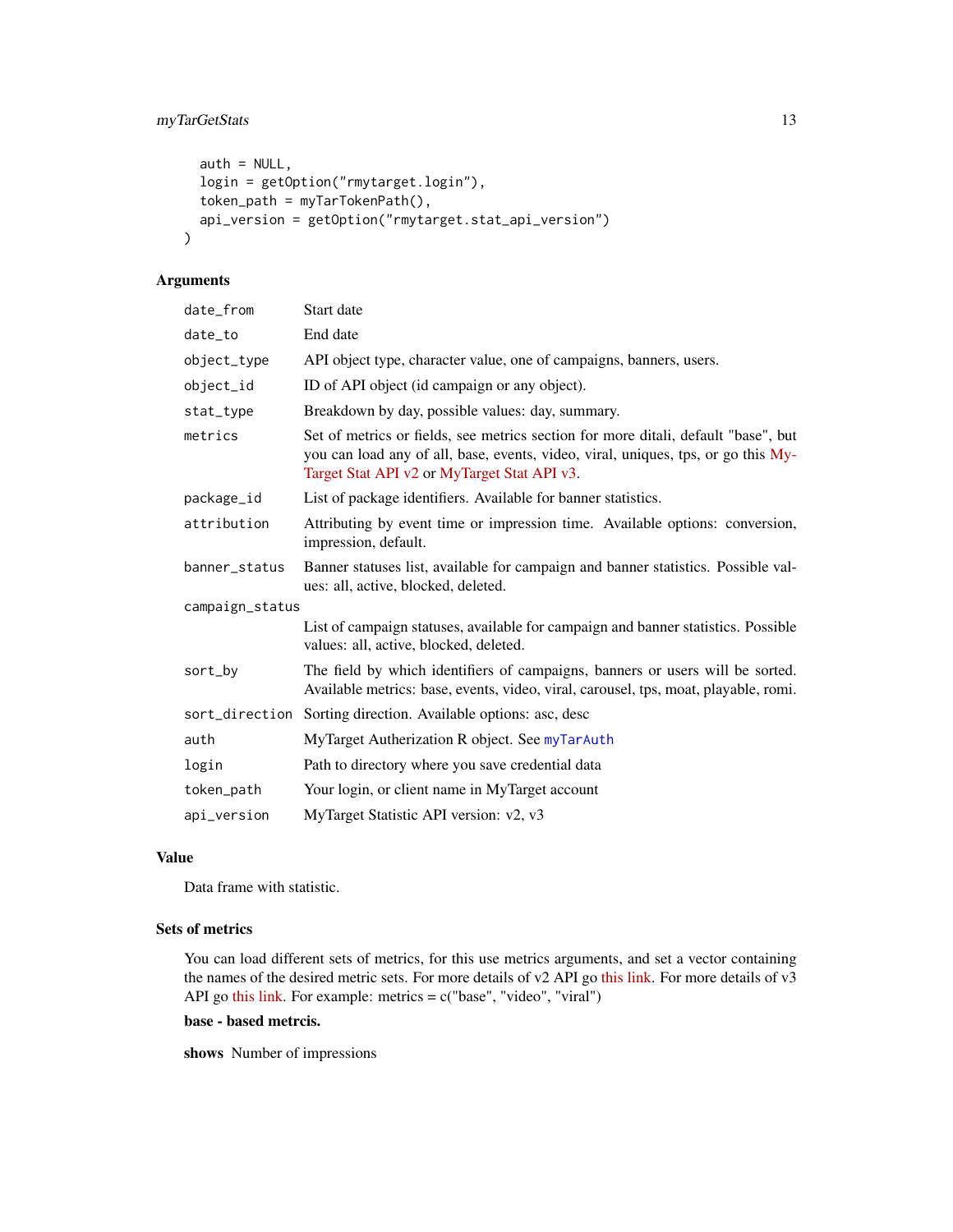#### 14 myTarGetStats

clicks Number of clicks goals Number of goals achieved spent Cost sum cpm Average cost per 1000 views cpc Average cost per click cpa Average cost per goals ctr Percentage of clicks to views cr Percentage ratio of the number of goals achieved to the number of clicks.

#### events - metrics for advertised posts on social media feeds.

**opening app** Number of discoveries of the advertised social networks application opening\_post Number of discoveries of the advertised message in the social media feed moving\_into\_group Number of transitions to the group page from the advertised message clicks\_on\_external\_url Number of clicks on the external link in the advertised message **launching** video Number of video launches in advertised message comments Number of comments left in the advertised message **joinings** Number of joining the group through the advertised message likes Number of likes of the advertised message shares Number of action "Share" for the advertised message. votings Number of voting actions in the advertised message

#### uniques - metrics by the number of unique users.

reach Number of unique users who saw the ad for the specified period total Number of unique users who saw an ad for all time increment Number of new unique users who saw the ad for the specified period frequency Average frequency of displaying ads to one unique user

#### video - metrics for video ads.

started Number of video playback starts paused Number of pauses of video playback resumed after pause Number of video playback after pause fullscreen on Number of full-screen video playbacks fullscreen off Number of shutdowns of full-screen video playback sound\_turned\_off Number of video mute sound\_turned\_on Number of video sound starts viewed\_10\_seconds Number of views of the first 10 seconds of the video **viewed 25 percent** Number of views of the first 25 percent of the video duration viewed 50 percent Number of views of the first 50 percent of the video duration viewed\_75\_percent Number of views of the first 75 of the video duration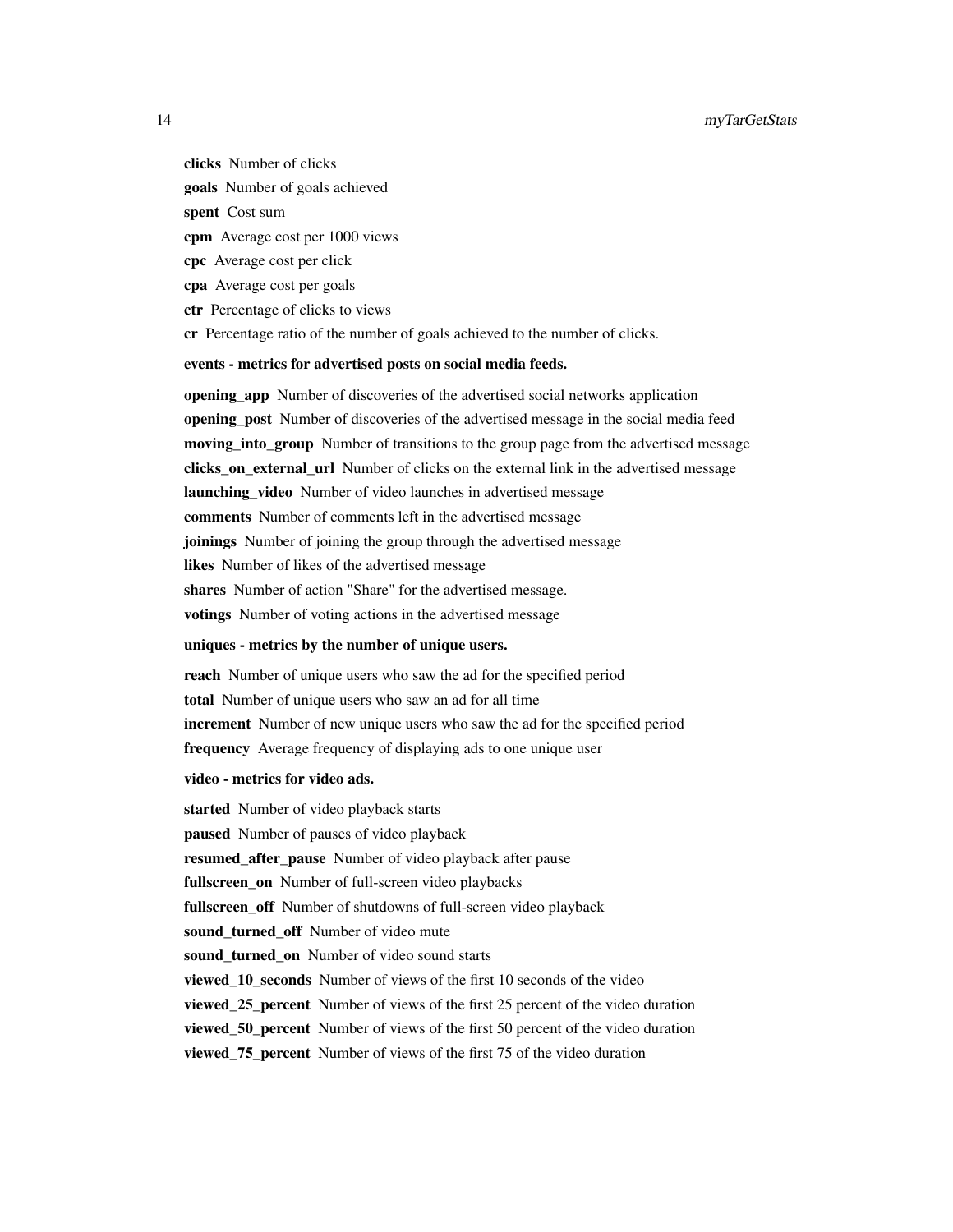- viewed\_100\_percent Number of views 100 percent of the video duration
- viewed\_10\_seconds\_rate Percentage of views with the achievement of the first 10 seconds of the video
- viewed\_25\_percent\_rate Percentage of views with the achievement of the first 25 percent of the video duration
- viewed\_50\_percent\_rate Percentage of views with the achievement of the first 50 percent of the video duration
- viewed\_75\_percent\_rate Percentage of views with the achievement of the first 75 percent of the video duration
- viewed 100 percent rate Percentage of views with the achievement of the first 100 percent of the video duration
- depth of view Average video viewing depth (percent)

view\_10\_seconds\_cost Average cost of watching the first 10 seconds of a video

**viewed 25 percent cost** Average viewing cost of the first 25 percent of video length

viewed\_50\_percent\_cost Average viewing cost of the first 50 percent of video length

viewed\_75\_percent\_cost Average viewing cost of the first 75 percent of video length

viewed\_100\_percent\_cost Average viewing cost of the first 100 percent of video length

viral - metrics of viral events.

- viral\_impressions Number of impressions of the shared advertising message in social networks
- **viral reach** Number of unique users who saw the shared advertising message for the specified period
- **viral total** Total number of unique users who have seen the shared advertising message for all time
- viral\_increment Number of new unique users who saw the shared advertising message for the specified period
- **viral frequency** Average frequency of displaying a shared advertising message to one unique user
- **viral opening app** Number of openings of the advertised application from the shared advertising message
- **viral opening post** Number of discoveries of the shared advertised message in the social media feed
- viral moving into group number of transitions to the group page from the shared advertised message
- **viral\_clicks\_on\_external\_url** Number of clicks on the external link in the shared advertised message
- viral\_launching\_video Number of video launches in the shared advertised message
- viral\_comments Number of comments left in the shared advertised message
- **viral\_joinings** Number of joining the group through the shared advertised message

viral likes Number of likes of the shared advertised message

viral\_shares Number of actions "Share" for the shared advertised message

viral\_votings Number of voting actions in the shared advertised message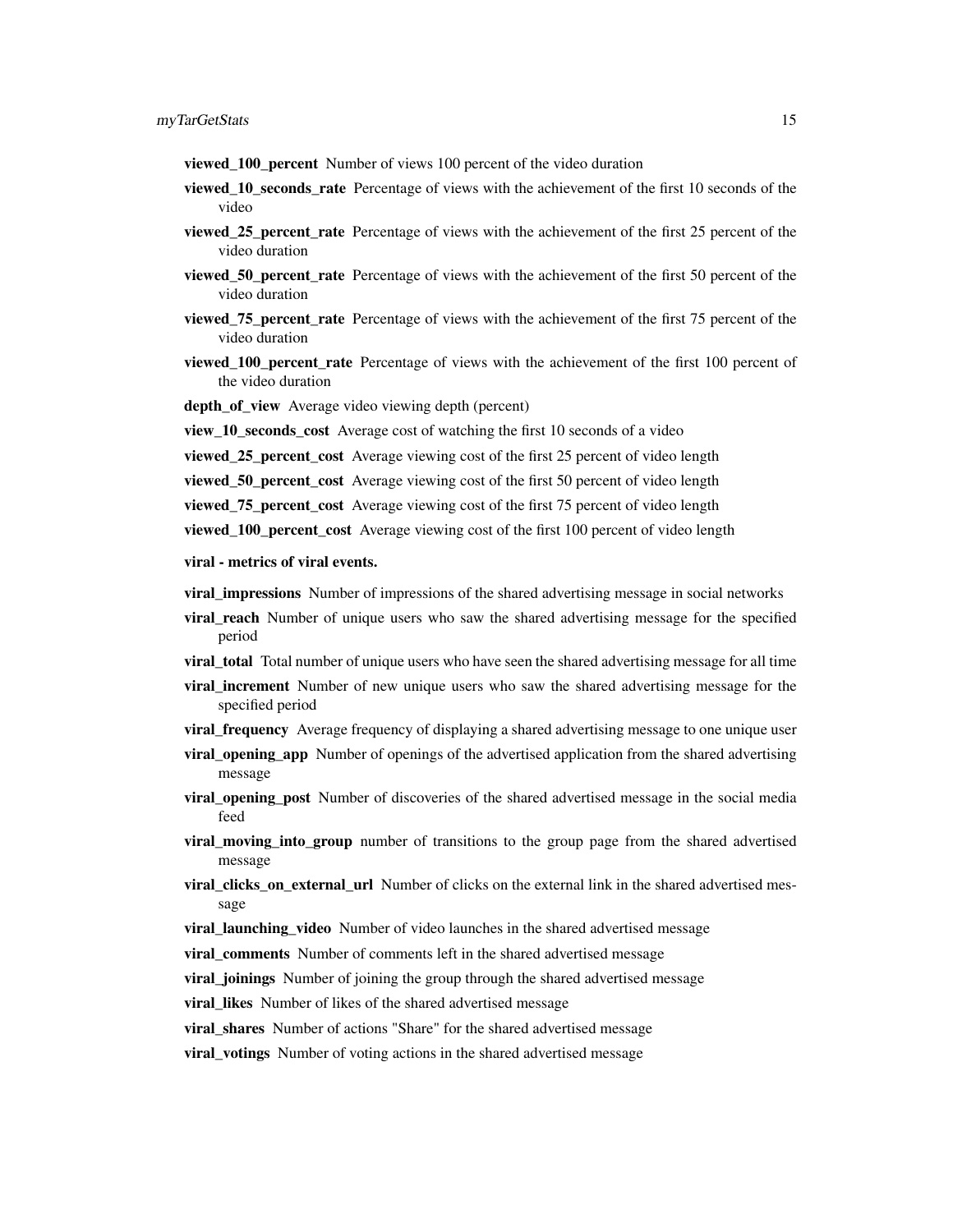carousel - statistics on individual slides of the advertising carousel (N - from 1 to the number of slides).

slide N shows Number of N slide shows

slide N clicks Number of clicks on slide N

slide\_N\_ctr Percentage ratio of clicks to the number of views on slide N

#### tps - additional write-off statistics.

tps Additional charges for using the moat service

tpd Additional charges for using third-party data (from dmp).

#### moat - statistics according to the moat service.

impressions Number of impressions

in\_view Number of visible shows

never\_focused Number of impressions in the inactive tab

never\_visible Number of impressions out of sight

never\_50\_perc\_visible Additional charges for using third-party data (from dmp).

never 1\_sec\_visible Number of impressions with visibility duration less than 1 second

human impressions Number of verified impressions

impressions analyzed number of impressions analyzed

in view percent Number of impressions analyzed

human and viewable perc Percentage of visible hits

never focused percent Verified impression percentage

never visible percent Impression percentage in inactive tab

never\_50\_perc\_visible\_percent The percentage of orders with a zone of visibility of the ad is less than 50 percent

never 1 sec visible percent Percentage of impressions with visibility duration less than 1 second in\_view\_diff\_percent Visible impression difference

active\_in\_view\_time Average time the ad is in view

attention\_quality Engagement level

#### playable - Playable Ads metrics.

playable\_game\_open Opening the game

playable\_game\_close Closing the game

playable\_call\_to\_action Clicks

#### romi - Playable Ads metrics.

value The given value of the event

romi Return on investment

adv\_cost\_share Ad spend share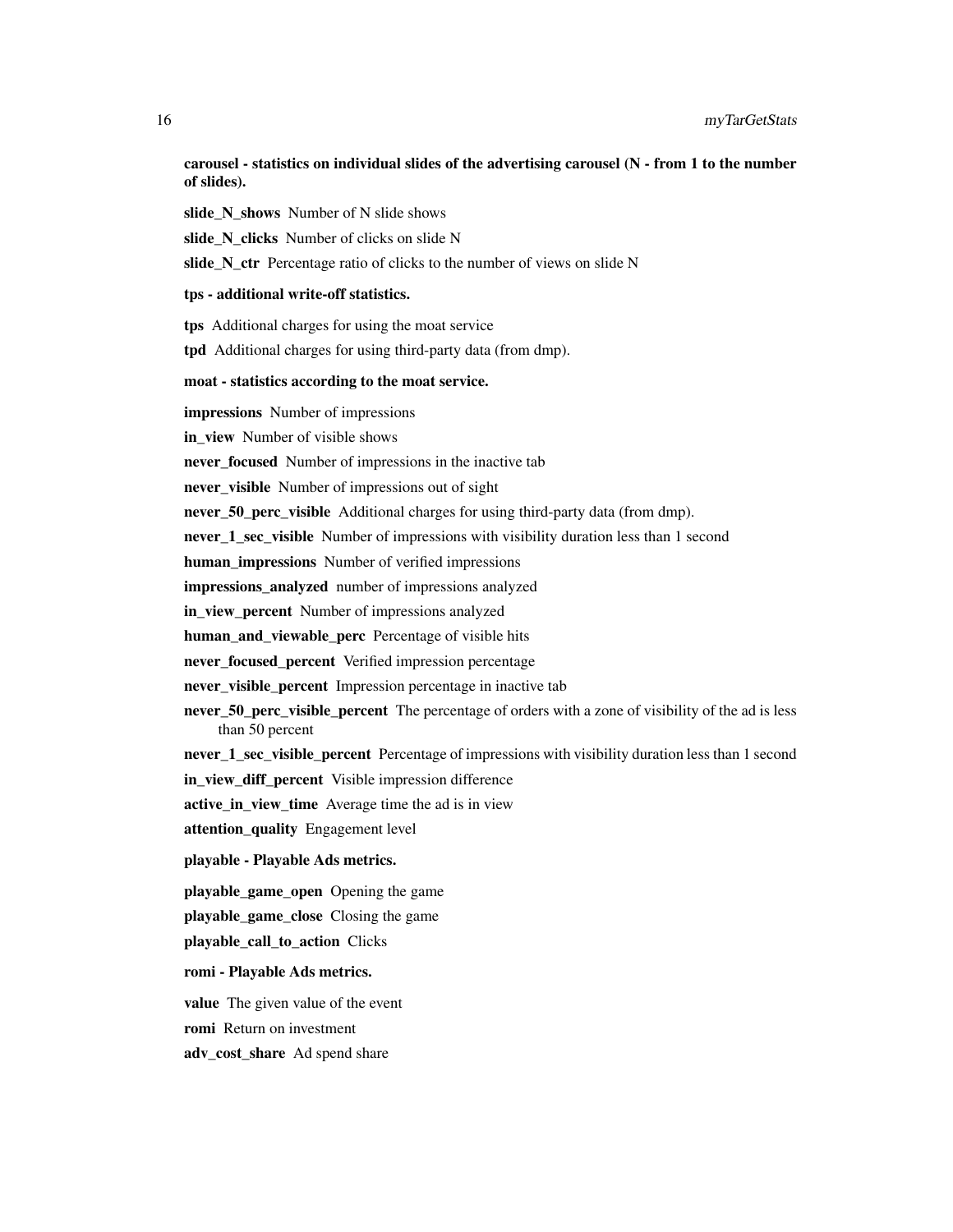#### myTarGetStats 17

#### See Also

[MyTarget API documentation](https://target.my.com/adv/api-marketing/doc/stat-v2)

#### Examples

```
## Not run:
# base metrics by campaigns
base_data <- myTarGetStats(date_from = Sys.Date() - 7,
                          date_to = Sys.Date(),
                          object_type = "campaigns",
                          metrics = "base",
                          stat_type = "day",
                          login = "client_login",
                          token_path = "D:\\mytarget_token")
# all metrics by campaigns
all_data <- myTarGetStats(date_from = Sys.Date() - 7,
                         date_to = Sys.Date(),
                         object_type = "campaigns",
                         metrics = "all",stat_type = "day",
                         login = "client_login",
                         token_path = "D:\\mytarget_token")
# custom set of metric by campaigns
custom_data <- myTarGetStats(date_from = Sys.Date() - 7,
                            date_to = Sys.DataFrame(),
                            object_type = "campaigns",
                            metrics = c("base", "tps", "viral"),
                            stat_type = "day",
                          login = "client_login",
                            token_path = "D:\\mytarget_token")
# if have note objects id, base metrics by ads
base_data2 <- myTarGetStats(date_from = as.Date("2013-01-01"),
                           date_to = Sys.Date(),
                           object_type = "banners",
                           metrics = "base",
                           stat_type = "day",
                           login = "client_login",
                           token_path = "D:\\mytarget_token")
# get all stats group by clients, only for agency account
client_stat <- myTarGetStats(date_from = Sys.Date() - 7,
                             date_to = Sys.Date(),
                             object_type = "users",
                             metrics = "all",
                             login = "agency_login")
```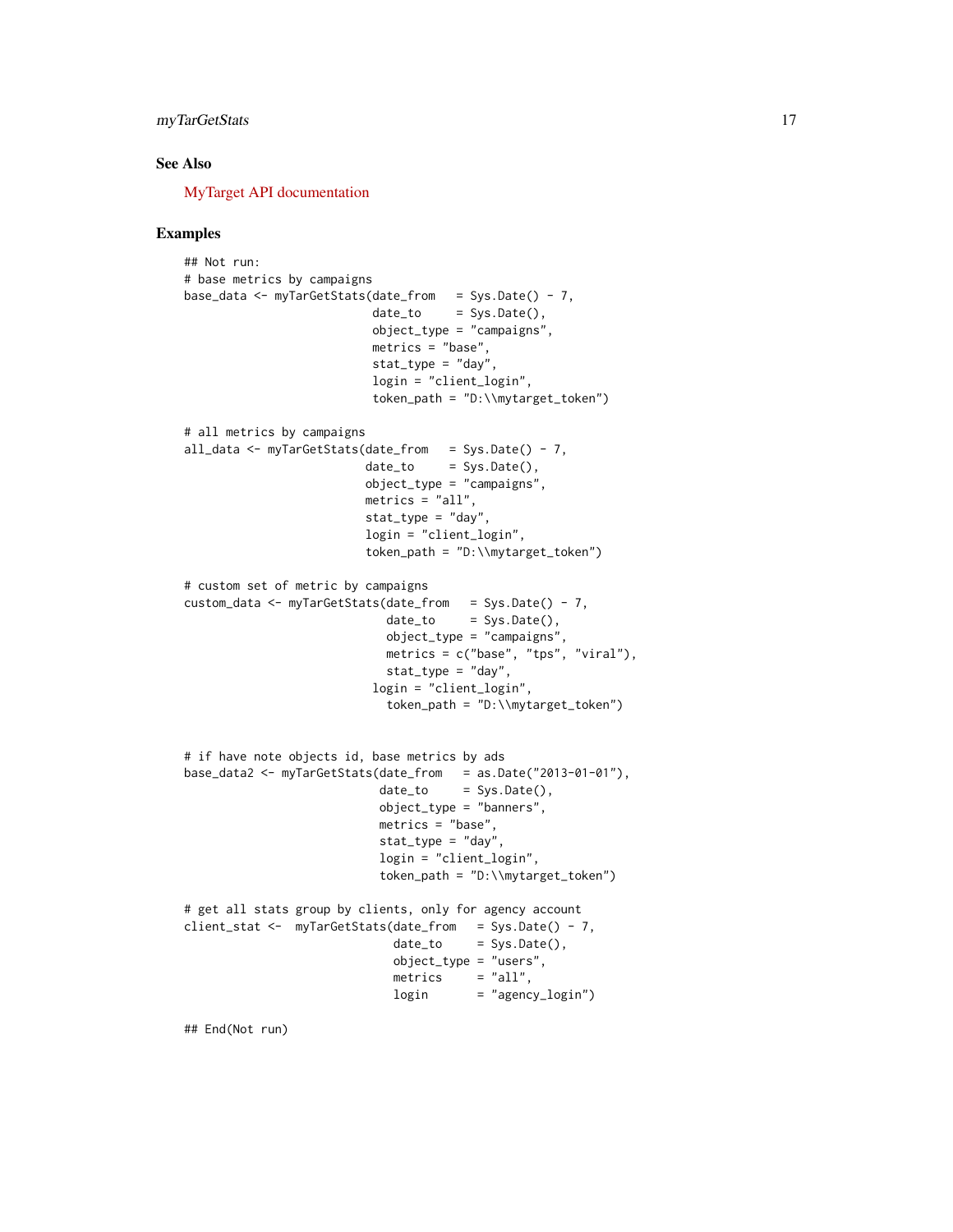<span id="page-17-0"></span>myTarRefreshToken *Refresh Access Token*

#### Description

Refresh Access Token

#### Usage

```
myTarRefreshToken(old_auth = NULL, client_id = NULL, client_secret = NULL)
```
#### Arguments

| old auth  | Your old auth object. See myTarAuth |
|-----------|-------------------------------------|
| client id | Your client ID                      |
|           | client secret Your client secret    |

#### Value

No return value, called for side effects

#### Examples

```
## Not run:
auth <- myTarRefreshToken(old_auth = myTargetAuth,
                        client_id = "xxxx",client_secret = "xxxx.")
```
## End(Not run)

myTarSetLogin *Set MyTarget login*

#### Description

Set MyTarget login

#### Usage

```
myTarSetLogin(login)
```
#### Arguments

login Your login, or client name in MyTarget account

#### Value

No return value, called for side effects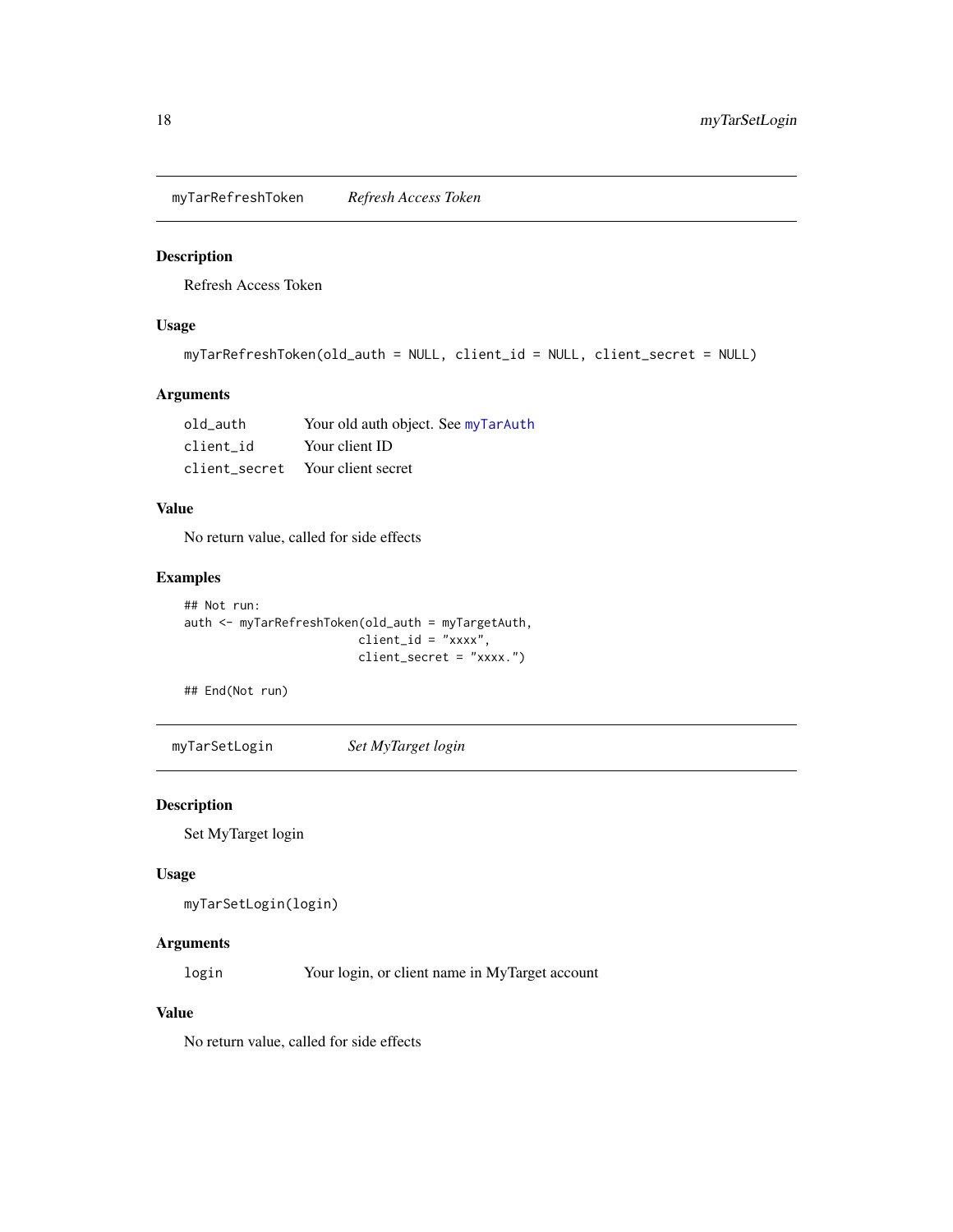<span id="page-18-0"></span>myTarSetTokenPath *Set path to auth cache*

#### Description

Set path to auth cache

#### Usage

myTarSetTokenPath(token\_path)

#### Arguments

token\_path Path to directory where you save credential data

#### Value

No return value, called for side effects